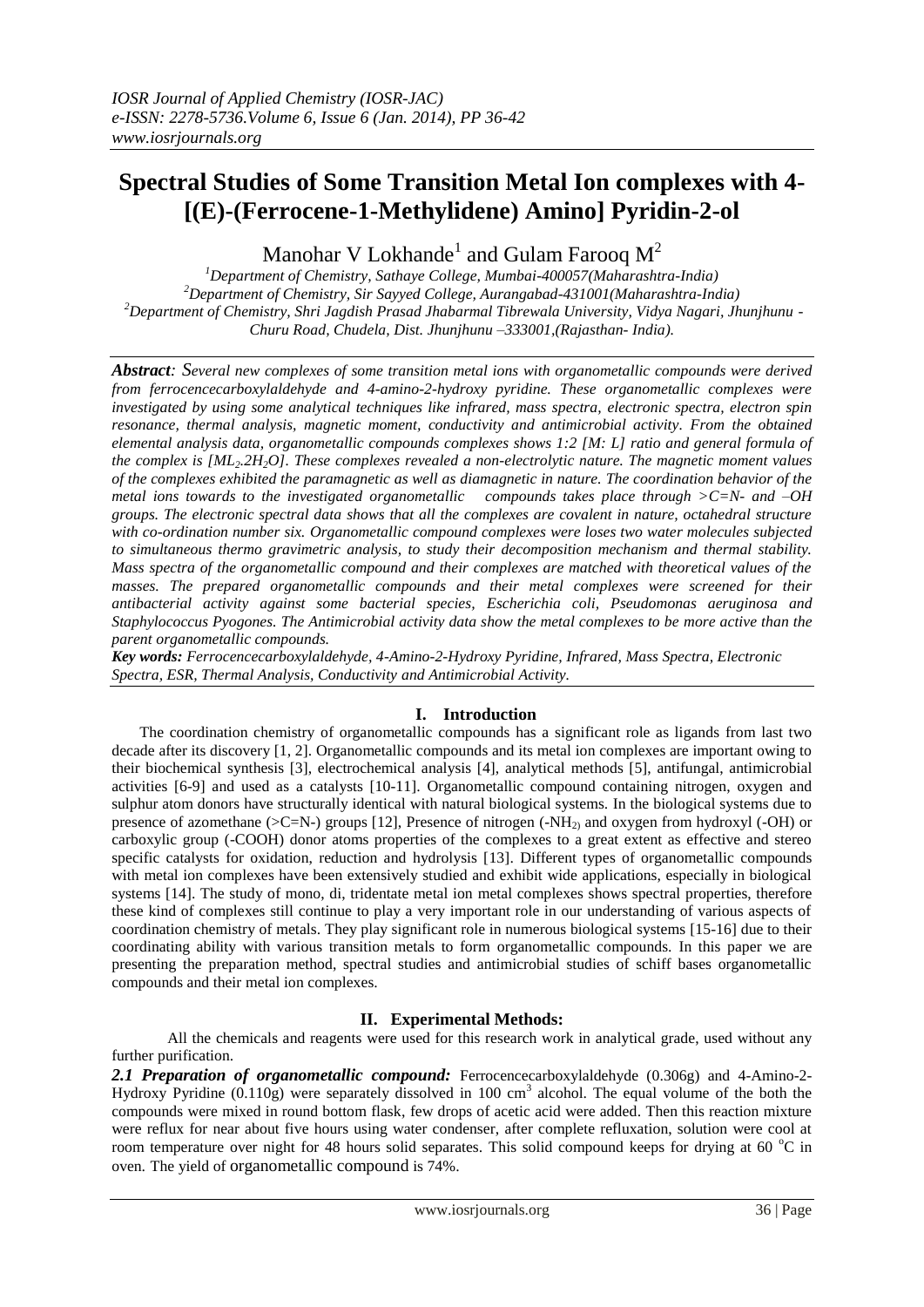*2.2 Preparation of organometallic complexes*: The organometallic complexes were prepared by mixing equi molar concentration (0.01 M) of ethanolic solutions of the 4-[*(E*)-(Ferrocene-1-Methylidene) Aminol Pyridin-2ol with the  $(0.01M)$  aqueous solution of Mn-acetate, Co-acetate, Ni-acetate, Cu-acetate, Zn-acetate, PdCl<sub>2</sub> & PtCl<sub>2</sub> salts. These solutions were mixed and refluxed for three hours using 304 drops of alcoholic ammonia solution. After three hours, the complexes were cooled at room temperature, filtered, washed with ether and dried at 60°C in oven. The yields of product were obtained in between 52-65%.

### *2.3Reaction:*



## **III. Result and Discussion:**

The analytical and physical properties of organometallic compound and complexes are given in table: 1. The organometallic compound and their complexes were coloured, stable at room temperature for long time. The organometallic compound is soluble in alcohol but complexes were insoluble in organic solvents like toluene, methanol, ethanol, acetonitrile & chloroform. They were soluble in dimethyl sulfoxide and dimethyl formamide. They are decomposed in the range 210-240˚C. The melting point and decomposition point were reported in open capillary but found uncorrected. The molar conductivity values of the complexes are observed in dimethyl sulfoxide in  $10^{-3}$  molar solution. It is non-electrolytic in nature [17-18]. The metals contents were estimated by volumetric titration using different indicators with (0.01M) ethylene diamine tetra acetate solution expect palladium and platinum metal they are estimated by AAS method. Iron content was estimated by gravimetrically. The metal-ligand ratio is 1:2.

*3.1 Infrared spectra:* The infrared spectra of organometallic compound and complexes were compared with substituted moieties. The ligand shows prominent bands at 3415 cm<sup>-1</sup> due to v-OH (hydroxyl ion) absorption. The bands observed at  $1680 \text{ cm}^{-1}$  due to azomethane (>C=N-) group present in the organometallic compound. In the complexes band due to the –OH9hydroxyl Group) is not found because there is coordination with metal ions. The band are shifted to the lower frequency in azomethane  $(\geq C=N)$  group due bonding with metal ions in the range at 1630-1605cm<sup>-1</sup>. The two new bands were observed in range between at 3450-3420 and 3520-3490 cm<sup>-1</sup> for two coordinated water molecules. The bands observed far infrared region at 545-530 cm<sup>-1</sup> due to  $(M\rightarrow N)$  linkage and 485-465 cm<sup>-1</sup> for  $(M\rightarrow O)$ . The central metal ions have six co-ordinate numbers and ligand behaves as a bidentate [19-26]. IR bands of the organometallic compound and complexes are reported in table:  $2.$ 

*3.2 Electronic spectra:*The spectral parameters and assignment are given in Table: 3.The electronic d-d transition bands normally show weak perturbation due to complexation an increase in the intensity, shift to the red region and also splitting of some bands are observed on complex formation. The position, shapes of  $Cu^{2}$ and  $Ni^{+2}$  are observed in solution phase using ethanol and dimethyl sulfoxide. The Cu<sup>+2</sup> complexes shows two peaks and Co<sup>+2</sup> complexes shows three intense peak, which have lower energies as compared to those of aqua complex. The magnitude of the bathochromic shift of the bands in each case meager Nephelauxetic effect (β) [27], the bonding parameter  $(b1/2)$  [28] and Sinha's parameter ( $\delta \%$ ) [29] have been calculated. The bonding parameter reflects the participation of 3d orbital [30]. The  $b^{1/2}$  value obtained for the present complexes indicates a decreasing order of 3d– orbital participation in the Cu<sup>+2</sup> and Ni<sup>+2</sup> complexes. The average value of Sinha's parameter (δ %) obtained in each case is positive and smaller, indicating the presence of weak covalent bonding in the complexes [31].

*3.3 Magnetic Moment:* The corrected magnetic moment (μeff) in Bohr magneton units of the organometallic complexes are given in Table: 1.The magnetic moments of the complexes measured at room temperature except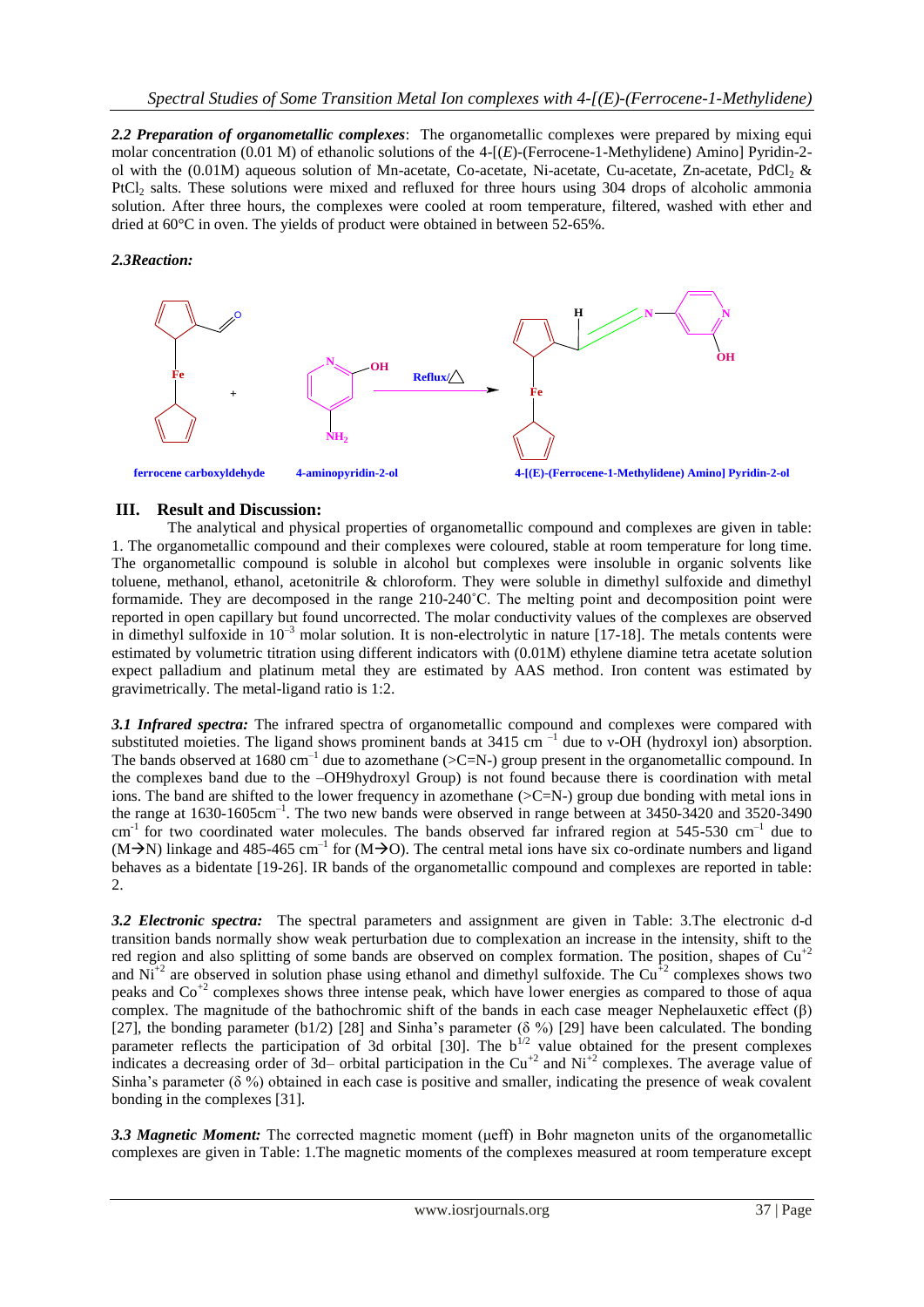that of zinc (II) complex are diamagnetic, while other complexes are paramagnetic in nature. This indicates slight participation of the *3d* electron in bond formation [32].

*3.4 Thermal analysis:* Thermogravimatric and differential thermal analysis results of [Pd  $(C_{16}H_{13}N_2OFe)_2.2H_2O]$  and [Pt  $(C_{16}H_{13}N_2OFe)_2.2H_2O]$  are reported as below . The complexes lose weight due to exothermic and endothermic process. These complexes are thermally stable at room temperature and decompose in different steps.

**3.4.1 [Pd**  $(C_{16}H_{13}N_2OFe)_2$ .2H<sub>2</sub>O] *Complex:* Thermal analysis study of Pd<sup>+2</sup>complex shows loss in weight in the temperature range 80-130˚C, which is corresponds to loss of one water molecule and some part of complex. The experimental percentage loss, which is calculated from Thermogravimatric analysis curve, is 7.78%.This value comparable with theoretical percentage loss. The differential thermal analysis peak at this range is endothermic [33]. In the temperature range 130°C-440°C, the some part of complex is lost. The major part of complex agent is lost in the temperature range of 440-600˚C. The experimental percentage loss is 33.72%, which is obtained from Thermogravimatric analysis curve. The experimental percentage loss value is comparable with theoretical percentage loss value i.e. 36.17%. The differential thermal analysis peak is exothermic [34]. The probable leaving part of complex in this temperature range is  $C_{10}H_{10}$ . The temperature range 600-810°C leading to the formation of Palladium oxide. The decomposition of complex represented as below.

| $80-130^{\circ}$ C |                       | $130 - 280^{\circ}$ C                                                                                                               |  |
|--------------------|-----------------------|-------------------------------------------------------------------------------------------------------------------------------------|--|
|                    |                       | $[Pd (C_{16}H_{13}N_2OFe)_2.2H_2O]$ ----------------> $[Pd (C_{15}H_{11}N_2OFe)_2.H_2O]$ --------------> $[Pd (C_{12}H_{10}NFe)_2]$ |  |
|                    | $-H_2O, C_2H_4$       | $-H_2O, C_6H_2N_2$                                                                                                                  |  |
| 280-440°C          | $440 - 600^{\circ}$ C | $600 - 810^{\circ}$ C                                                                                                               |  |
|                    |                       | -----------------> $[Pd(C_8H_7Fe)_2N]$ ------------------> $[Pd(C_6H_4Fe)]$ ------------------> Palladium oxide                     |  |
| $-C_8H_6NO_2$      | $-C_{10}H_{10}$       |                                                                                                                                     |  |
|                    |                       |                                                                                                                                     |  |

**3.4.2 [Pt**  $(C_{16}H_{13}V_2OFe)_2$ **.2H<sub>2</sub>O]Complex:** Thermal analysis study of Pt<sup>+2</sup>complex shows loss in weight in the temperature range 90-140˚C, which is corresponds to loss of water molecule and some part of the complex. The experimental percentage loss, which is calculated from Thermogravimatric analysis curve, is 7.72%. This value comparable with theoretical percentage loss. The differential thermal analysis peak at this range is endothermic. In the temperature range 140-450°C, the some part of complex is lost. The major part of chelating agent is lost in the temperature range of 450-600°C. The experimental percentage loss is 33.45%, which is obtained from Thermogravimatric analysis curve. The experimental percentage loss value is comparable with theoretical percentage loss value i.e. 36.18%. The differential thermal analysis peak is exothermic. The probable leaving part of complex in this temperature range is  $C_{12}H_8$ . The temperature range 600-810°C leading to the formation of Platinum oxide. The decomposition of complex represented as below.

|                 | 90-140 <sup>°</sup> C | $140 - 300^{\circ}$ C                                                                                                            |
|-----------------|-----------------------|----------------------------------------------------------------------------------------------------------------------------------|
|                 |                       | $[Pt (C_{16}H_{13}N_2OFe)_2.2H_2O ]$ -------------> $[Pt C_{15}H_{10}N_2OFe)_2.H_2O ]$ -------------> $[Pt (C_{12}H_8NOFe)_2]$   |
|                 | $-H2O, C2H6$          | $-H_2O$ , $C_6H_4N_2$                                                                                                            |
| 350-450°C       | $450 - 600^{\circ}$ C | $600 - 810^{\circ}$ C                                                                                                            |
|                 |                       | -----------------> [Pt $(C_{10}H_5Fe)_2$ ]------------------> [Pt( $C_8H_2$ )Fe <sub>2</sub> ] ----------------> Platinum oxide. |
| $-C_4H_6N_2O_2$ | $-C_{12}H_8$          |                                                                                                                                  |

*3.5 Mass spectra:* The ESI mass spectra of the organometallic compound, their metal complexes recorded and are listed in table: 4 and fig3 &4. The mass spectra organometallic compound shows a molecular ion peak at  $m/z = 322.2$ . The Mn (II) complex shows a molecular ion peak at  $m/z = 700.87$  and Zn (II) complex shows a peak at  $m/z = 712.7$  which corresponds to molecular weight of the respective compounds. While Co (II) complex shows m/z=707.12 and Cu (II) complex at  $m/z=711.13$  which corresponds to [M+1]. The Ni (II) complex shows m/z=704.2 which corresponds to  $[M+2]$  peak respectively. The Pd (II) and Pt (II) complexes show the m/z peaks at 753.45 & 842.12 respectively. These peaks support to the structure of the complexes and confirm the stochiometric of organometallic complexes were  $[ML_2, 2H_2O]$  type. The different molecular ion peaks appeared in the mass spectra of complexes (abundance range 2-100%) are attributed to the fragmentation of the metal complex molecule obtained from the rupture of different bonds inside the molecule by successive degradation leading to many more important peaks due to formation of various radicals[35]. The spectra of complexes show molecular ion peaks in good agreement with the structure suggested by elemental analysis, spectral and magnetic studies. The spectra of the organometallic compounds and its complex shows characteristic molecular ion peak at their expected m/z values confirming their monomeric form [36].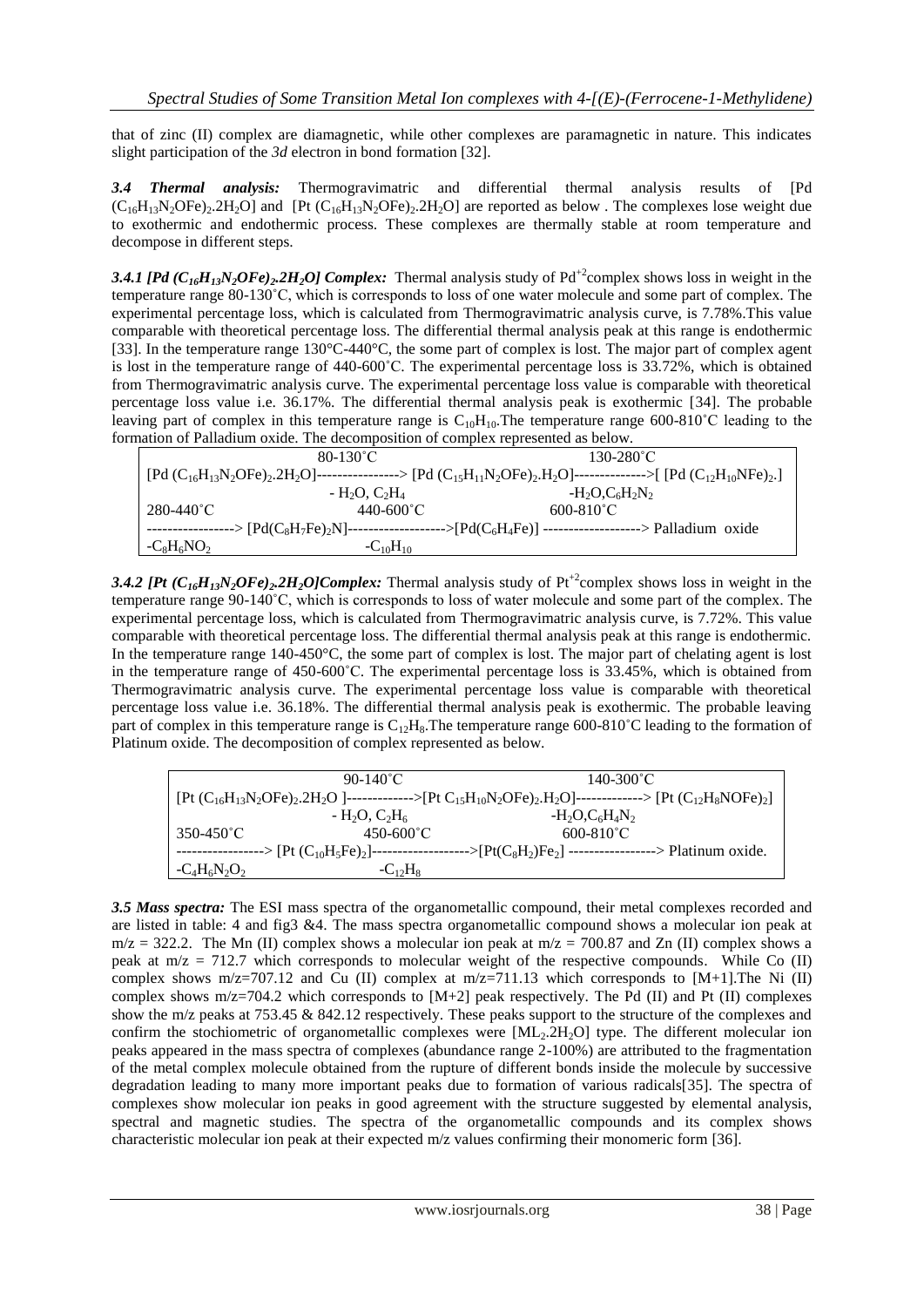*3.6 Electron spin resonance:* The Electron spin resonance spectra of organometallic complexes provide information on the basis of hyperfine and superhyperfine structures. Electron spin resonance spectra of the [Cu  $(C_{16}H_{13}N_2OFe)_2.2H_2O$ ] complex have been recorded on X -band fig 5 and their  $g_{II}$ ,  $g_{II}$ ,  $g_{av}$ ,  $\Delta g$  and G values have been calculated. The ESR parameters of  $[Cu(C_{16}H_{13}N_2OFe)_2.2H_2O]$  complex  $g_{II}$ ,  $g_{I}$ ,  $g_{av}$  and  $\Delta g$  have 2.01, 2.11, 2.05 and 0.08 respectively. The X-band EPR spectrum of [Cu  $(C_{16}H_{13}N_2OFe)_2.2H_2O$ ] complex shows a single line at  $g \approx 2.01$ , which is attributed to a single s=1/2 species; this provides information about the extent of the delocalization of unpaired electron [37-39]. The  $g_{II}$  value shows the covalent nature of M:Lbond. The value of ESR parameters of [Ni  $(C_{16}H_{13}N_2OFe)_2.2H_2O$ ] complex,  $g_{II}$ ,  $g_{I}$ ,  $g_{av}$ ,  $\Delta g$  and G have 2.214, 2.322, 2.272, 0.062 and 1.64 respectively. The covalent nature of the M:L bond in the complex is further supported by the G value which is <4.0. The value  $g_{II} > g_I$  is well consistent with aprimarily  $dx^2 - y^2$  ground state. The G value of 1.64 indicates considerable exchange interaction in the complex. According to Hathway, if the value of G is greater than four , the exchange interaction is negligible; whereas when the value of G is less than 4 to considerable exchange interaction is indicated in the complex. The parameter  $g_{av}$  were obtained by equation  $[g<sub>av</sub>=(1/3 g<sub>II+</sub> g<sub>I</sub>)]$ . The  $g<sub>II</sub>$  value (<2.3) indicates covalent character of the M:L bond [40-41].

*3.7 Antimicrobial activity:* Organometallic compound and its complexes have been screened in-vitro against the some bacteria like Escherichia coli, Pseudomonas aeruginosa and Staphylococcus Pyogones species by well diffusion method using agar as nutrient medium. Here streptomycin has been used as a standard. The microbial activity of the schiff base organometallic compound and its complexes are listed in table: 5. All the complexes shows higher antibacterial activity against Escherichia coli and Pseudomonas aeruginosa. On the other hand for Staphylococcus Pyogones bacteria shows more biological activity towards schiff base organometallic compound.





**Fig: 1 . 3D View of organometallic comp.** Fig:2. Structure of  $\text{[Ni(C<sub>16</sub>H<sub>13</sub>N<sub>2</sub>OFe)<sub>2</sub>.2H<sub>2</sub>O]}$  complex

| Schiff base /Complexes                                       | % yield | MP/DP $^{\circ}$ C | $C\%$    | $N\%$ | Fe%    | $M\%$ | BM.ueff |
|--------------------------------------------------------------|---------|--------------------|----------|-------|--------|-------|---------|
| $C_{16}H_{14}N_2OF$ e                                        | 74      | 255-258            | 62.77    | 9.15  | 18.24  |       |         |
|                                                              |         |                    | $62.42*$ | 8.95* | 17.98* |       |         |
| [Mn $(C_{16}H_{13}N_2OFe)$ , 2H <sub>2</sub> O]              | 53      | 237-240            | 54.81    | 7.99  | 15.93  | 7.83  | 5.48    |
|                                                              |         |                    | 54.34    | 7.55  | 15.59  | 7.45  |         |
| [Co $(C_{16}H_{13}N_2$ OFe) <sub>2</sub> .2H <sub>2</sub> O] | 61      | 235-238            | 54.5     | 7.94  | 15.84  | 8.36  | 4.40    |
|                                                              |         |                    | 54.11    | 7.59  | 15.74  | 8.05  |         |
| [Ni $(C_{16}H_{13}N_2OFe)$ , 2H <sub>2</sub> O]              | 54      | 232-235            | 54.52    | 7.95  | 15.84  | 8.33  | 3.21    |
|                                                              |         |                    | 54.22    | 7.59  | 15.71  | 8.01  |         |
| [Cu $(C_{16}H_{13}N_2OFe)_2.2H_2O$ ]                         | 62      | 227-230            | 54.14    | 7.89  | 15.73  | 8.95  | 1.87    |
|                                                              |         |                    | 53.85    | 7.58  | 15.42  | 8.70  |         |
| [Zn $(C_{16}H_{13}N_2OF_2)$ , 2H <sub>2</sub> O]             | 58      | 221-224            | 54.01    | 7.87  | 15.69  | 9.19  | dimag   |
|                                                              |         |                    | 53.72    | 7.59  | 15.41  | 8.92  |         |
| [Pd $(C_{16}H_{13}N_2$ OFe) <sub>2</sub> .2H <sub>2</sub> O] | 52      | 215-218            | 51.06    | 7.44  | 14.84  | 14.14 |         |
|                                                              |         |                    | 50.82    | 7.17  | 14.59  | 13.95 |         |
| $[Pt (C_{16}H_{13}N_2OFe)_2.2H_2O]$                          | 54      | 210-213            | 45.68    | 6.66  | 13.27  | 23.19 |         |
|                                                              |         |                    | 45.31    | 6.35  | 13.01  | 22.91 |         |

**Table .1: Analytical, Physical Data of Schiff Base organometallic and Complexes** [(\*) Experimental value**]**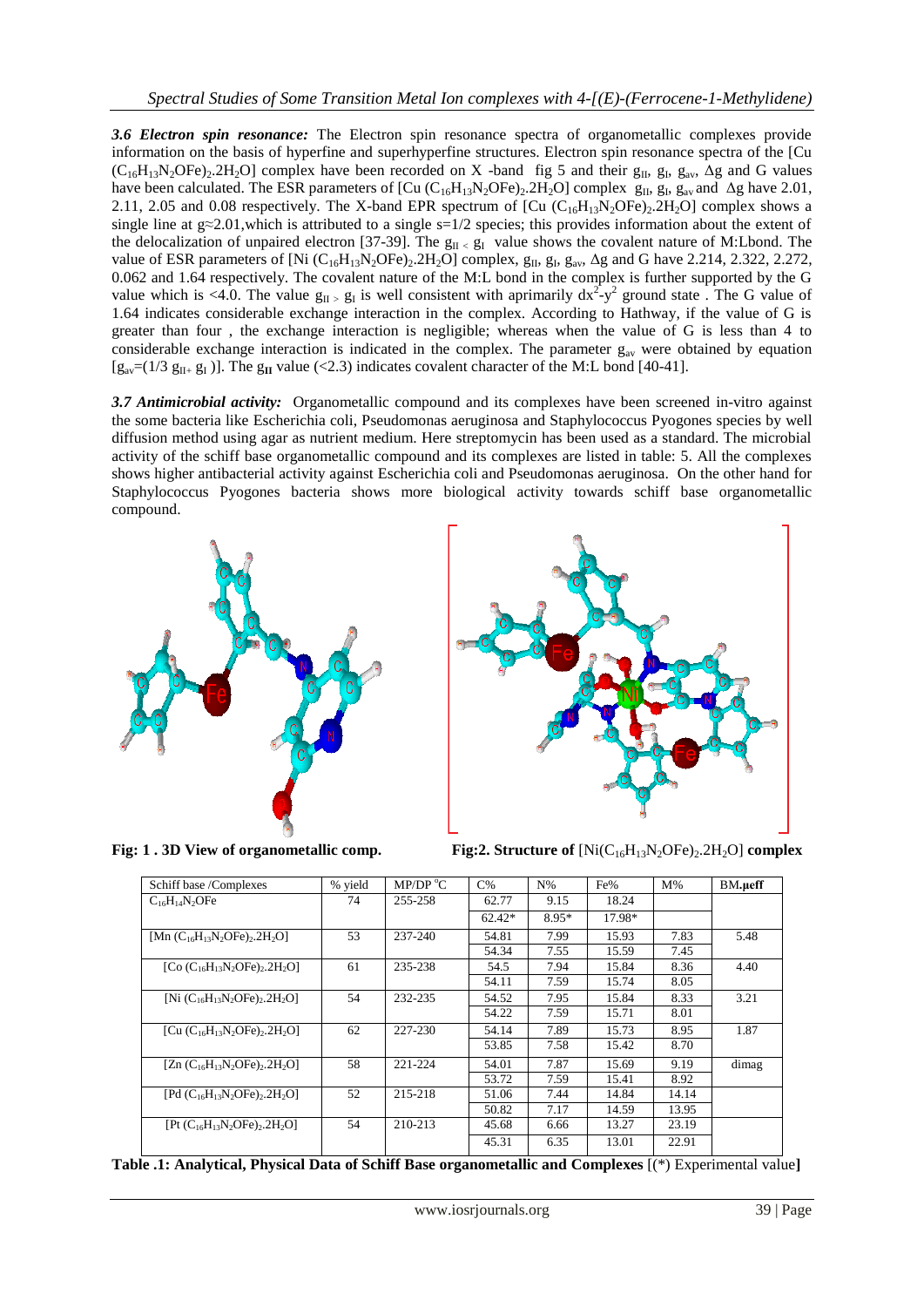| Schiff base /Complexes                                       | $\mathfrak{v}$ <b>C-OH</b> | $\mathbf{v} = \mathbf{N}$ | $vM-N$ | $vM-O$ | 2H <sub>2</sub> O |
|--------------------------------------------------------------|----------------------------|---------------------------|--------|--------|-------------------|
|                                                              |                            |                           |        |        |                   |
| $C_{16}H_{13}N_2$ OFe                                        | 3415                       | 1680                      |        |        |                   |
| [Mn $(C_{16}H_{13}N_2OFe)_2.2H_2O$ ]                         |                            | 1608                      | 543    | 472    | 3445,3498         |
| [Co $(C_{16}H_{13}N_2$ OFe) <sub>2</sub> .2H <sub>2</sub> O] |                            | 1614                      | 538    | 467    | 3422, 3502        |
| [Ni $(C_{16}H_{13}N_2OFe)_2.2H_2O$ ]                         |                            | 1622                      | 527    | 465    | 3442, 3510        |
| [Cu $(C_{16}H_{13}N_2$ OFe) <sub>2</sub> .2H <sub>2</sub> O] |                            | 1630                      | 532    | 472    | 3428, 3495        |
| $[Zn (C_{16}H_{13}N_2OFe)_2.2H_2O]$                          |                            | 1623                      | 538    | 478    | 3437, 3518        |
| [Pd $(C_{16}H_{13}N_2OFe)$ <sub>2H</sub> <sub>2</sub> O]     |                            | 1614                      | 533    | 480    | 3430, 3490        |
|                                                              |                            |                           |        |        |                   |
| $[Pt (C_{16}H_{13}N_2OFe)_2.2H_2O]$                          |                            | 1605                      | 525    | 485    | 3444, 3514        |
|                                                              |                            |                           |        |        |                   |

**Table 2 : Relevant IR Spectral Data Of The Schiff Base and Its Complexes in Cm-1**

| Complexes                                                     | Absorption bands cm <sup>-1</sup> | Assignments                                       | <b>Spectral Parameter</b> |
|---------------------------------------------------------------|-----------------------------------|---------------------------------------------------|---------------------------|
|                                                               | 20730                             | ${}^3A_{2g}(F) \rightarrow {}^3T_{1g}(F)$         | $\beta = 0.9695$          |
| [Ni $(C_{16}H_{13}N_2$ OFe ) <sub>2</sub> .2H <sub>2</sub> O] | 14200                             | ${}^{3}A_{2g}$ (F) $\rightarrow {}^{3}T_{1g}$ (F) | $\delta\% = 1.58$         |
|                                                               | 11275                             | ${}^3A_{2g}$ (F) $\rightarrow$ ${}^3T_{2g}$ (F)   | $b^{1/2}$ = 0.0873        |
|                                                               |                                   |                                                   | $n=0.0156$                |
|                                                               | 25840                             | $A_{2\sigma}(P)$                                  | $\beta = 0.9610$          |
| [Cu $(C_{16}H_{13}N_2$ OFe $)_2$ , 2H <sub>2</sub> O]         | 13345                             | $1_{2g}$                                          | $\delta\% = 2.05$         |
|                                                               |                                   |                                                   | $b^{1/2} = 0.099$         |
|                                                               |                                   |                                                   | $n=0.020$                 |

## **Table 3: electronic spectra and their parameters**

| Schiff base /Complexes                                       | Expected m/z | Found m/z | Peak assigned |
|--------------------------------------------------------------|--------------|-----------|---------------|
| $C_{16}H_{14}N_2$ OFe                                        | 320.251      | 322.2     | $M+2$         |
| [Mn $(C_{16}H_{13}N_2OFe)_2.2H_2O$ ]                         | 701.233      | 700.8     | м             |
| [Co $(C_{16}H_{13}N_2$ OFe) <sub>2</sub> .2H <sub>2</sub> O] | 705.228      | 707.1     | $M+2$         |
| [Ni $(C_{16}H_{13}N_2$ OFe) <sub>2</sub> .2H <sub>2</sub> O] | 704.988      | 704.2     | M             |
| [Cu $(C_{16}H_{13}N_2$ OFe) <sub>2</sub> .2H <sub>2</sub> O] | 709.841      | 711.1     | $M+2$         |
| [Zn $(C_{16}H_{13}N_2$ OFe) <sub>2</sub> .2H <sub>2</sub> O] | 711.704      | 712.7     | $M+1$         |
| [Pd $(C_{16}H_{13}N_2$ OFe) <sub>2</sub> .2H <sub>2</sub> O] | 752.715      | 753.4     | $M+1$         |
|                                                              |              |           |               |
| $[Pt (C_{16}H_{13}N_2OFe)_2.2H_2O]$                          | 841.373      | 842.1     | $M+1$         |
|                                                              |              |           |               |

**Table: 4. Mass of schiff base organometallic and complexes.**



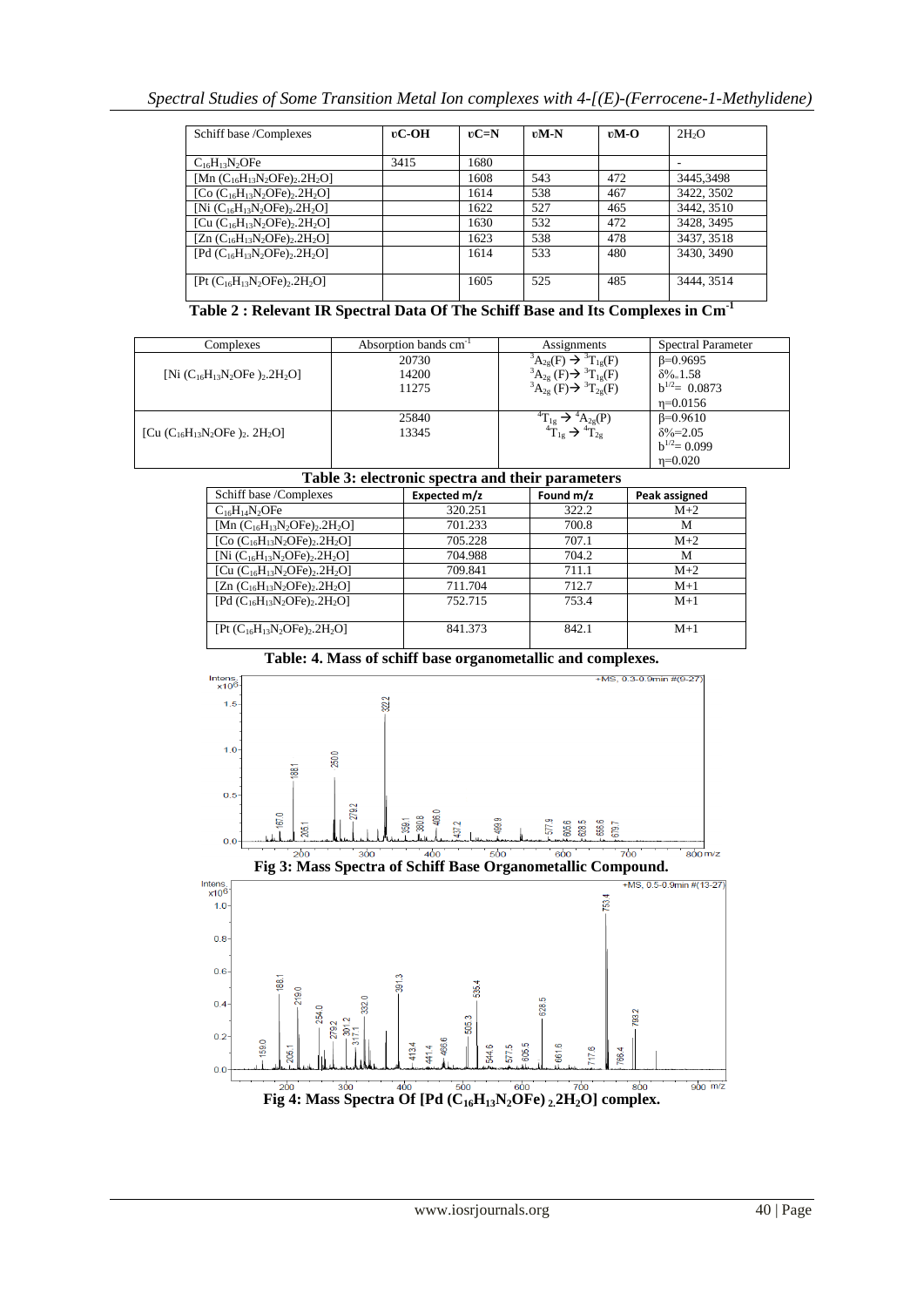

**Fig 5: EPR of**  $\left[$  Cu $\left($   $C_{16}H_{13}N_{2}$  OFe $\right)$  $_2$   $2H_{2}O$  $\right]$  complex.

| Schiff base /Complexes                                       | Escherichia coli | P. aeruginosa | Staphylococcus Pyogones |
|--------------------------------------------------------------|------------------|---------------|-------------------------|
| $C_{16}H_{14}N_{2}OFe$                                       | $^+$             | +             | $++++$                  |
| [Mn $(C_{16}H_{13}N_2$ OFe) <sub>2</sub> .2H <sub>2</sub> O] | $^{++}$          | +             | $^{++}$                 |
| [Co $(C_{16}H_{13}N_2$ OFe) <sub>2</sub> .2H <sub>2</sub> O] | $^{++}$          | $^{++}$       | $^{+}$                  |
| [Ni $(C_{16}H_{13}N_2$ OFe) <sub>2</sub> .2H <sub>2</sub> O] | $++$             | $^{+++}$      | $\div$                  |
| [Cu $(C_{16}H_{13}N_2$ OFe) <sub>2</sub> .2H <sub>2</sub> O] | $+++$            | $^{+++}$      | $^{++}$                 |
| [Zn $(C_{16}H_{13}N_2$ OFe) <sub>2</sub> .2H <sub>2</sub> O] | $++$             | $^{+++}$      | $++$                    |
| [Pd $(C_{16}H_{13}N_2$ OFe) <sub>2</sub> .2H <sub>2</sub> O] | $^{+++}$         | $^{+++}$      | $^{++}$                 |
|                                                              |                  |               |                         |
| $[Pt (C_{16}H_{13}N_2OFe)_2.2H_2O]$                          | $^{+++}$         | $^{+++}$      | $++$                    |
|                                                              |                  |               |                         |

[Very Highly active  $= +++$  (inhibition zone  $> 20$  mm); Highly active  $= +++$  (inhibition zone  $> 15$  mm); slightly active  $= ++$  (inhibition zone > 10 mm); less active  $=+$  (inhibition zone > 5 mm)]

**Table: 5. Microbial activity of schiff base organometallic compound and complexes.**

## **II. Conclusion:**

The organometallic compounds were synthesized and characterized various spectral techniques. The analytical data and spectral data indicate that, metal ligand stochiometric ratio is 1:2. Complexes are non electrolytes in nature. The spectral data indicates that, organometallic compounds are bidentate coordinating through nitrogen atom of the azomethane and oxygen atoms of hydroxyl group of the 4-[(E)-(Ferrocene-1- Methylidene)Amino]Pyridin-2-ol . Complexes are assigned to be in octahedral geometry with coordination number is six. The pathogenic bacteria like Staphylococcus Pyogones shows more biological activity towards schiff base organometallic compound than its metal complexes. We are proposing the following probable structure of the complex **[M(C16H13N2OFe)2.2H2O.**

#### **Acknowledgements:**

Authors thanks to the Tata institute of fundamental research Mumbai, IPCA laboratories, Mumbai and C-MET for providing instrumentation facilities. Finally we thanks to friends, collogues and family members for their co-operation and help.

#### **References:**

- [1] M.Ayad, S.Sallam and H.Mabrouk, Characterization and thermal behaviour of Cu (II) chelates of Schiff bases derived from aminopyridines. Thermo-Chimica Acta, 189, 1991, 65-73.
- [2] H.Temel, U.Cakir and H.Ugras, Synthesis and characterization of Zn (II), Cu(II) and Ni(II) complexes with bidentate Schif f base ligands: Complexation studies and the determination of stability constant (Ke)<sup>1</sup>, Russian Journal of Inorganic Chemistry, 46,2001, 1846-1850.
- [3] [S. Chang](http://pubs.acs.org/action/doSearch?action=search&author=Chang%2C+S&qsSearchArea=author) , [L. Jones](http://pubs.acs.org/action/doSearch?action=search&author=Jones%2C+L&qsSearchArea=author) II, [C. Wang](http://pubs.acs.org/action/doSearch?action=search&author=Wang%2C+C&qsSearchArea=author) [,L. Henling](http://pubs.acs.org/action/doSearch?action=search&author=Henling%2C+L+M&qsSearchArea=author) and [R. Grubbs,](http://pubs.acs.org/action/doSearch?action=search&author=Grubbs%2C+R+H&qsSearchArea=author) Synthesis and Characterization of New Ruthenium-Based Olefin Metathesis Catalysts Coordinated with Bidentate Schiff-Base Ligands *Organometallics*, 17 (16),1998, 3460–3465.
- [4] [M. Cifuentes](http://pubs.acs.org/action/doSearch?action=search&author=Cifuentes%2C+M+P&qsSearchArea=author) [,C. Powell](http://pubs.acs.org/action/doSearch?action=search&author=Powell%2C+C+E&qsSearchArea=author) , [M. Humphrey](http://pubs.acs.org/action/doSearch?action=search&author=Humphrey%2C+M+G&qsSearchArea=author) , [G. Heath](http://pubs.acs.org/action/doSearch?action=search&author=Heath%2C+G+A&qsSearchArea=author) , [M.Samoc](http://pubs.acs.org/action/doSearch?action=search&author=Samoc%2C+M&qsSearchArea=author) and [B. Luther-Davies,](http://pubs.acs.org/action/doSearch?action=search&author=Luther%5C-Davies%2C+B&qsSearchArea=author) Organometallic Complexes for Nonlinear Optics. 24. Reversible Electrochemical Switching of Nonlinear Absorption, *J. Physical chemistry,* 105 (42), 2001, 9625–9627.
- [5] Z. Chohanand and M. Praveen, Synthesis, characterization, coordination and antibacterial properties of novel asymmetric 1,1′ disubstituted ferrocene-derived Schiff-base ligands and their Co(II), Cu(II) Ni(II) and Zn(II) complexes, Applied Organometallic Chemistry, 15(7), 2001, 617–625.
- [6] [C. Jayabalakrishnan](http://www.tandfonline.com/action/doSearch?action=runSearch&type=advanced&searchType=journal&result=true&prevSearch=%2Bauthorsfield%3A(Jayabalakrishnan%2C+C)) and [K. Natarajan](http://www.tandfonline.com/action/doSearch?action=runSearch&type=advanced&searchType=journal&result=true&prevSearch=%2Bauthorsfield%3A(Natarajan%2C+K)) , Synthesis, Characterization, And Biological activities of Ruthenium(II) Carbonyl Complexes Containing Bifunctional Tridentate Schiff Bases, Synthesis and Reactivity in Inorganic and Metal-Organic Chemistry, 31(6),201,983-995.
- [7] Z.Chohan, H. Shad, Metal-based new sulfonamides: Design, synthesis, antibacterial, antifungal, and cytotoxic properties, Journal of Enzyme Inhibition and Medicinal Chemistry, 27(3), 2012, 403-12.